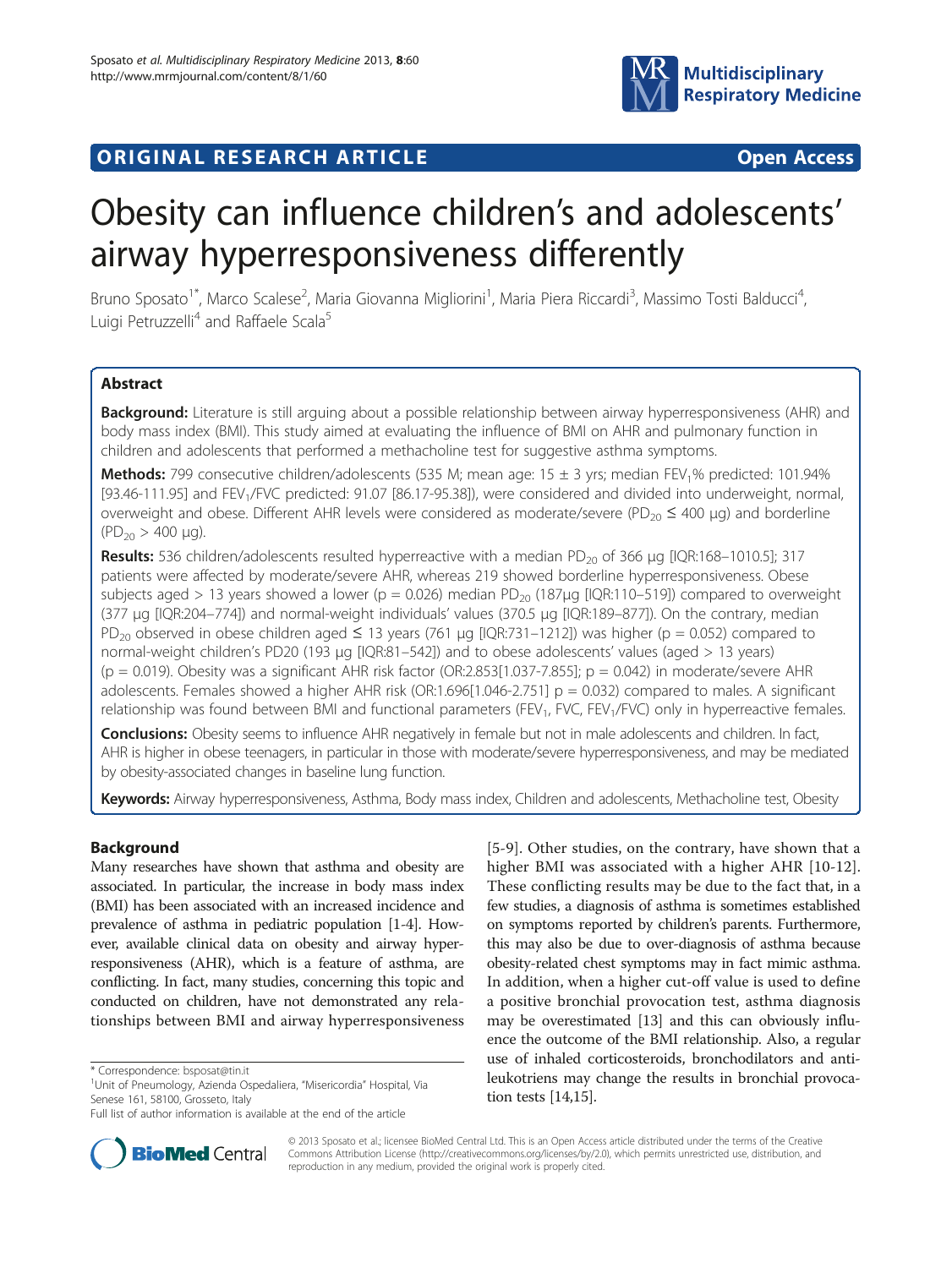Another controversial issue is the different role of BMI with regard to gender. In fact, some authors found that a higher BMI was related to a higher  $PC_{20}$  (a lower airway reactivity) in female children but not in males [[6\]](#page-9-0). On the contrary, Huang et al. noted a decreased prevalence of AHR in the lowest quintile of BMI in teenage girls [[10](#page-9-0)]. Another study observed that BMI was associated with AHR in school-age boys [\[11\]](#page-9-0).

There are also controversial data on a possible influence of BMI on pulmonary function; some authors found a reduction in  $FEV_1$ , FVC and  $FEV_1/FVC$  with a weight increase [\[6,16,17](#page-9-0)], whereas the opposite was observed by other authors [\[18\]](#page-9-0). Besides, studies often associate children with adolescents, without taking into account that puberty can influence asthma differently [[19](#page-9-0)]. Also smoking can have a negative impact on bronchial hyperreactivity [[20](#page-9-0)].

Therefore, taking all this into account, the aim of our retrospective study was to assess whether there is a relationship between BMI and AHR, especially in different levels of AHR, in children and adolescents that had undergone a methacholine challenge test for suspected asthma. We also tried to assess whether smoking could interfere with the correlation between BMI and AHR. Another aim was to evaluate whether there is an association between BMI and baseline lung function. In order to limit the influence of treatment, only subjects who were not treated regularly with asthma medications were included in the study.

## Methods

## Subjects

In our retrospective study, we analyzed the results of 821 consecutive methacholine challenge tests on subjects aged < 18 years performed between 2000 and 2008 in the Pneumology Unit, "Misericordia" Hospital, Grosseto and in the Pneumology and UTIP Unit, "S. Donato" Hospital, Arezzo, Tuscany, Italy.

All subjects reported symptoms suggestive of asthma (unexplained episodes of cough and/or wheezing and/or dyspnea on exertion) associated with a normal baseline lung function and they all had performed the methacholine test in order to confirm the diagnosis of asthma. Only 799 consecutive subjects (535 M; mean age  $15 \pm 3y$ rs; median FEV<sub>1</sub>% 101.94 [93.46-111.95] and FEV<sub>1</sub>/FVC 91.07 [86.17-95.38]), were suitable for the study. Twenty-two subjects were excluded because they had not completed the test as showing a fall in  $FEV<sub>1</sub>$  = 10% with buffer solution, thus there were no  $PD_{20}$  values in these subjects.  $FEV_1$ ,  $FEV_1$ / FVC, FVC, FEF<sub>25-75</sub>, measured at baseline (pre-Mch test) and  $PD_{20}FEV_1$  recorded in each bronchoprovocation test were considered for the study. Smoking habits, age, sex and BMI were also taken into account.

None of the subjects was under regular asthma treatment when the test was performed. Subjects who had taken

drugs when required were asked to avoid taking any medications prior to the test:  $\beta_2$ -agonist bronchodilators and inhaled or systemic corticosteroids were suspended 24 hours and 3 weeks before the test respectively, while antihistamines were suspended at least 10 days before the challenge. No subjects had suffered from airway infections or asthma exacerbations in the four weeks prior to the test. International age and sex specific cut off points for BMI were used to subdivide subjects with age < 18 years into underweight, normal or overweight-obese [\[21,22\]](#page-9-0). BMI was calculated by dividing the weight in kilograms by the square of height in metres  $(kg/m<sup>2</sup>)$ . Cut-offs used to divide the cases in the various weight classes, were equivalent to adult BMI values. Children/adolescents that showed an adult corresponding value less than 18.5 or between 18.5 and 25 or between 25 and 30 or > 30 were considered as underweight, normal weight, overweight and obese, respectively.

The use of data for the purpose of the study was approved by the local Ethic Committees which did not retain necessary to obtain any informed consent from each patient because data were retrospectively and anonymously analyzed.

#### Mch bronchoprovocation test

The Mch bronchoprovocation test was performed by using a dosimeter method [\[13](#page-9-0)]. The same instrument and method were used both in Grosseto and Arezzo. Mch sulphate was supplied by Lofarma (Milan, Italy) and administered in aerosol form using a MEFAR MB3 dosimeter (output: 9 μL/puff; MEFAR Elettromedicali Brescia, Italy) with MB2 ampoule model. The buffer solution was the first to be administered, followed by 40 μg of methacholine, increasing the doses until  $PD_{20}FEV_1$  was obtained or until the maximum dose of Mch was reached.  $FEV<sub>1</sub>$  was assessed after inhaling 40, 80, 120, 240, 400, 800, 1,600, and 2,400 μg of cumulative Mch doses, respectively. At the end of exhalation, during tidal breathing, patients inhaled Mch slowly and deeply for 5 seconds and then held their breath for 5 seconds more. The test was interrupted if a drop in  $FEV_1 > 10\%$  took place with the buffer solution. The interval between two consecutive steps was 2 minutes.  $FEV<sub>1</sub>$  was measured at 30 and 90 seconds after nebulization. A suitable quality of  $FEV<sub>1</sub>$  was obtained at each step. No more than two maneuvers after each dose were allowed, and the highest  $FEV<sub>1</sub>$  value was considered. AHR was defined by a 20% fall of  $FEV<sub>1</sub>$  value from the reference one (see below) obtained with a cumulative Mch dose < 2,400 μg. Subjects who did not achieve a 20% fall in  $FEV<sub>1</sub>$  with a Mch dose of 2,400 μg were regarded as normoreactive.

Subjects with  $PD_{20} \leq 400$  and  $PD_{20} > 400$  µg were considered as affected by moderate to severe and borderline AHR respectively, with the aim of evaluating the effects of BMI on the different levels of AHR.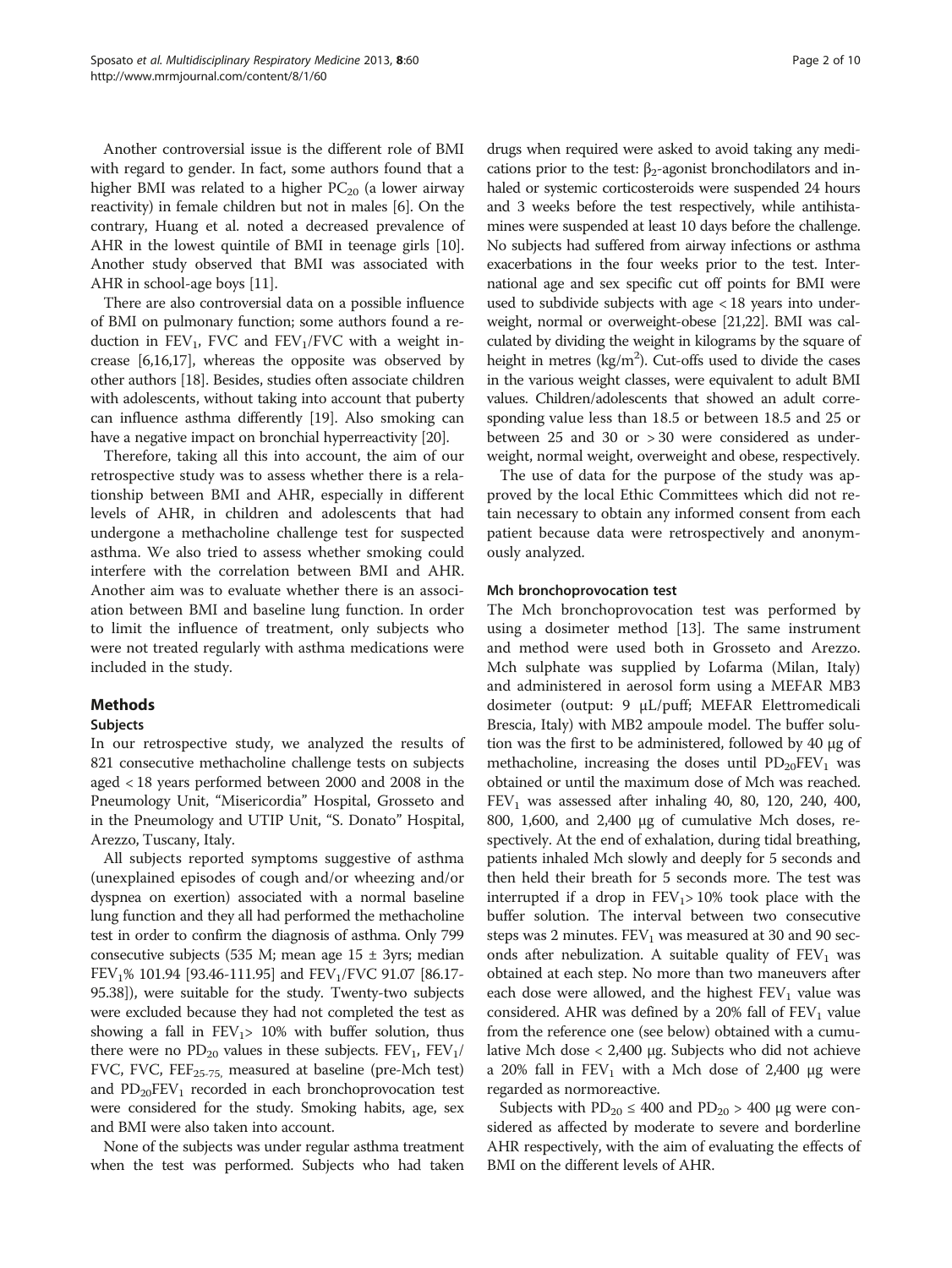The lung function during the test was measured with a HP 47120E Pulmonary System Desk spirometer (Hewlett Packard, Waltham, Massachusetts - USA).  $FEV<sub>1</sub>$  and  $FVC$ were expressed as percentages of the predicted values at baseline, whereas  $FEV<sub>1</sub>/FVC$  was reported only as a ratio (reference equation: CECA, 1971).  $PD_{20}$  FEV<sub>1</sub> was assessed by linear interpolation of the dose–response curves. The  $FEV<sub>1</sub>$  measured before administering the buffer solution was taken as baseline value, while the  $FEV<sub>1</sub>$  measured after the buffer solution was used as reference value to calculate  $FEV<sub>1</sub>$  fall and thus  $PD<sub>20</sub>$ .

#### Statistical analysis

Categorical variables are expressed as number of cases and percentages. Continuous variables are expressed as mean values and standard deviations or median values and interquartile range (IQR  $-25^{\circ}$  and 75° quartiles) according to whether they are normally distributed. Nonparametric or parametric tests were performed accordingly. Comparisons of qualitative data were performed using the chi-square test, whereas comparisons of quantitative variables among underweight, overweight, normal weight and obese subjects were conducted by either the ANOVA one-way test or Kruskall-Wallis test. Moreover, the Bonferroni test was used for multiple comparisons. Assessments of any possible differences between the different categories considered (males vs females, smoking vs non-smoking and children vs adolescents) were assessed with the Kruskal Wallis and Mann Whitney tests. Associations between BMI and  $PD_{20}$ in different categories and classes of subjects considered, were analyzed using Spearman correlation test.

Five logistic binary regression models, corrected for sex, age, smoking,  $FEV<sub>1</sub>$ , FVC and seasons, were applied separately in overall subjects and then in males, females, children and adolescents to evaluate if BMI was an independent AHR risk factor. In order to assess a potential different risk of BMI on AHR in the various levels of hyperresponsiveness (moderate to severe and borderline AHR), comparing it to subjects with normal reactivity, two additional logistic regression models were performed for each group considered. In these models, BMI was considered as qualitative variables (underweight, normal weight, overweight and obese).

Five linear regression models (corrected for age, sex, smoking habits and seasons) were also performed separately in overall subjects and then in males, females, children and adolescents, with the purpose of assessing a possible relationship between BMI and pulmonary function (FEV<sub>1</sub>, FVC, FEV<sub>1</sub>/FVC). β-coefficients were also calculated separately for each group in subjects with moderate/severe and borderline AHR.  $P < 0.05$  was considered statistically significant. The statistical package SPSS (16.0) was used for analysis.

#### Results

A different distribution of patients with dissimilar weight was found both in males and in females. The age was lower in underweight subjects. Also,  $FEV_1$ , FVC and  $FEV_1/FVC$ were lower in these subjects compared to normal-weight, overweight and obese patients (Table [1](#page-3-0)).

No meaningful relationships (Spearman's correlation) between  $PD_{20}$  and BMI were found when the subjects were considered as a whole and also when subdivided into subjects with moderate/severe and borderline AHR. No relationships were found either in males, females, smokers, non-smokers, normal weight/underweight, obese subjects, children (aged< 13) or adolescents (aged> 13) even when they were divided into moderate/severe and borderline AHR individuals. Only in overweight subjects, when considered as a whole, a significant relationship was found between PD<sub>20</sub> and BMI (r= -0.267; p < 0.039) (data not shown).

No differences were found in  $PD_{20}$  values in underweight, overweight, normal weight and obese males and females, even when compared each other (Figure [1a](#page-4-0)). Also, when considered separately, in subjects with moderate/ severe and borderline AHR (Figure [1](#page-4-0)c), median  $PD_{20}$  values were the same in each weight group. On the contrary, nonsmoking obese subjects showed a lower ( $p = 0.024$ ) median PD<sub>20</sub> value (183.5 μg [IQR:84–519]) in comparison with non-smokers and overweight children/adolescents (443 μg [IQR:256–846]) (Figure [1](#page-4-0)b). When we considered the dif-ferent age classes (Figure [1d](#page-4-0)), a lower ( $p = 0.026$ ) median PD<sub>20</sub> value was measured (187 μg [IQR:110–519]) in obese subjects aged > 13 years compared to overweight (377 μg [IQR:204–774]) and normal-weight (370.5 μg [IQR:189– 877]) individuals. On the contrary, the median  $PD_{20}$  value measured in obese children aged  $\leq$  13 years (761 µg [IQR: 731–1212]) was higher (p=0.052) than that observed in normal-weight children (193 μg [IQR:81–542]). Furthermore, this latter  $PD_{20}$  value, measured in obese children (aged  $\leq$  13years), was different even from that observed in obese adolescents (aged  $> 13$  years) (p = 0.019) (Figure [1d](#page-4-0)).

No differences were observed in AHR prevalence either in the different groups of subjects (underweight, overweight, normal-weight and obese) or in the various subgroups (males, females, different-age groups, smokers and non-smokers) (Figure [2\)](#page-5-0).

The logistic regression model (Table [2](#page-6-0))showed that in all hyperreactive subjects the obese condition (in comparison to subjects with normal weight) resulted to be a risk factor (corrected for age, sex, smoking habits,  $FEV_1$ , FVC and seasons) for AHR (OR: 2.653 [1.055-6.673], p = 0.038; Table [2\)](#page-6-0). When subjects were analyzed for different AHR degrees, the obesity condition was a risk factor for AHR only in subjects that showed a moderate/severe AHR (OR: 2.874 [1.059-7.800], p=0.038) but not in borderline AHR individuals (2.299 [0.809-6.528], p=0.118).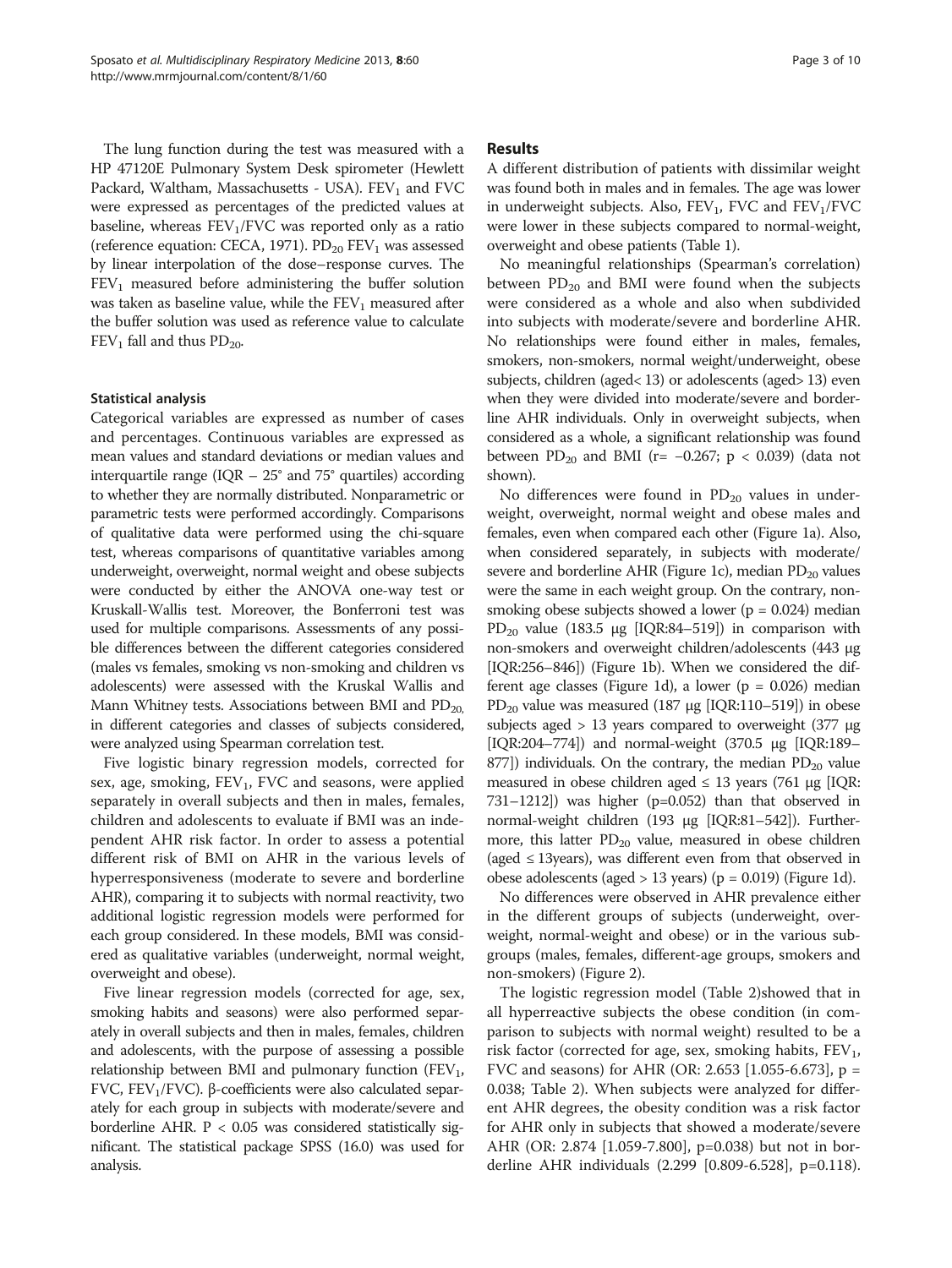## <span id="page-3-0"></span>Table 1 Baseline characteristics of 799 patients

|                                                              | <b>Underweight</b>       | Normal weight          | Overweight             | <b>Obese</b>                       | All                   | р       |
|--------------------------------------------------------------|--------------------------|------------------------|------------------------|------------------------------------|-----------------------|---------|
| All subjects n. (%)                                          | 144 (18.02)              | 526 (65.83)            | 90 (12.39)             | 40 $(5)$                           | 799 (100)             | < 0.001 |
| Males $n.$ $%$                                               | 78 (14.57)               | 360 (67.29)            | 70 (13.08)             | 26 (4.85)                          | 535 (100)             | 0.001   |
| Females n. (%)                                               | 66 (25.98)               | 165 (64.96)            | 20 (7.87)              | 13(5.11)                           | 264 (100)             |         |
| Age (mean $\pm$ SD)                                          | $12 \pm 4^{* \circ \#}$  | $15 \pm 3*$            | $16 \pm 2^{\circ}$     | $16 \pm 2^{4}$                     | $15 \pm 3$            | < 0.001 |
| Children, age (mean $\pm$ SD)                                | $9.9 \pm 2.3$            | $11.1 \pm 2^*$         | $11.8 \pm 1.4*$        | $10.7 \pm 1.5$                     | $10.8 \pm 1.9$        | 0.0001  |
| Adolescents, age (mean $\pm$ SD)                             | $16.1 \pm 1.3$           | $16.5 \pm 1.4$         | $16.7 \pm 1.4$         | $16.6 \pm 1.3$                     | $16.4 \pm 1.4$        | 0.126   |
| Smokers n. (%)                                               | 7(7.7%)                  | 68 (16.2%)             | 17 (22.1%)             | 4 (12.9%)                          | 96 (15.5%)            | 0.069   |
| Subjects with normal<br>reactivity n. (%)                    | 47 (32.6%)               | 179 (33.7%)            | 31 (34.4%)             | 6 (17.6%)                          | 263 (32.9%)           | 0.279   |
| Hyperreactive subjects<br>$(PD_{20} < 2400 \mu g)$ n. $(\%)$ | 97 (67.4%)               | 352 (66.3%)            | 59 (65.6%)             | 28 (82.4%)                         | 536 (67.1%)           |         |
| FEV <sub>1</sub> %                                           | 99.31 [88.58-108.15]*° # | 102.53 [94.28-111.87]* | 104.47 [94.48-114.61]° | 105.41 [95.48-113.14] <sup>#</sup> | 101.94 [93.46-111.95] | 0.005   |
| FVC %                                                        | 90.1 [82.64-98.29]*° #   | 96.67 [88.22-105.12]*  | 99.24 [90.97-109.74]°  | 99.71 [90.21-109.50] <sup>#</sup>  | 95.89 [87.46-104.28]  | < 0.001 |
| FEV <sub>1</sub> /FVC                                        | 93.90 [8.51-97.56]*° #   | 90.88 [86.47-95.04]*   | 89.15 [84.16-93.96]°   | 89.23 [85.73-93.44] <sup>#</sup>   | 91.07 [86.17-95.38]   | < 0.001 |
| <b>BMI</b>                                                   | 17.15 [16.28-17.91]      | 21.36 [19.97-22.83]    | 26.51 [25.65-27.76]    | 32.45 [31.25-35.57]                | 21.23 [19.15-23.61]   | < 0.001 |

FEV<sub>1</sub>, forced expiratory volume in one second; FVC, forced vital capacity; BMI, body mass index. The continuous variables are median (interquartile range [IQR]) or mean ± standard deviation and categorical values are expressed as number of cases (percentage). Mean comparisons were made with the ANOVA test; median comparisons were made with the Kruskal-Wallis test; proportion comparisons were made with the  $\chi^2$  test; post hoc analysis was made by the Bonferroni correction.\*\* # statistically significant differences between groups when they were compared.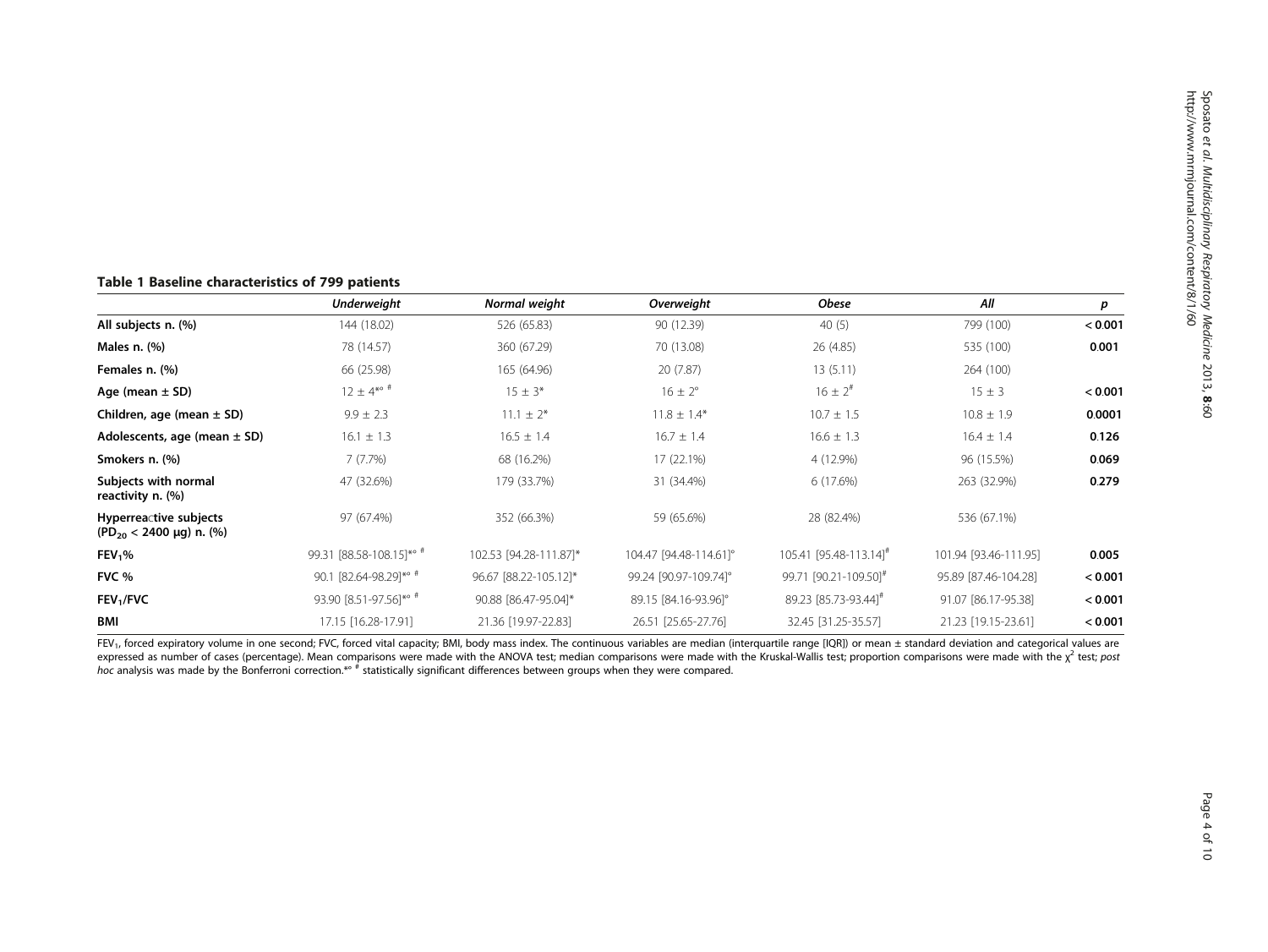<span id="page-4-0"></span>

FVC and  $FEV_1$  were risk and protective factors for AHR in all AHR levels (data not reported). At this stage, we applied separate logistic regression models considering only males, females, children (aged  $\leq$  13 years) and adolescents (aged > 13 years) (Table [2](#page-6-0)). In females, even if not statistically significant, a higher odd ratio value in obese women was noted, especially in those with moderate/ severe AHR (OR:4.380 [0.417-46.009]) showing that the risk of AHR might be higher in obese females. On the contrary, the obese condition resulted a significant risk factor for AHR (OR:2.853 [1.037-7.855]; p = 0.042) in adolescents (aged > 13 years) with moderate/severe AHR. When this logistic regression model was applied, we also noted that females' conditions were a significant risk factor for AHR (OR:1.696 [1.046-2.751];  $p = 0.032$ ) in adolescents with moderate/severe hyperresponsiveness. This was not observed either in all subjects, when considered as a whole, or in those aged  $\leq$  13 years (data not

shown). Furthermore,  $FEV_1$  resulted to be a significant protective factor from AHR whereas FVC was a risk factor in all regression logistic models applied (data not shown).

In the attempt to find possible explanations for the above-described associations between BMI and AHR, we applied the regression linear models in order to connect lung function and BMI, adjusted for age, season, smoking habits and sex, when possible (Table [3](#page-7-0)). No relationships between BMI and pulmonary function were observed either in males or in the different age classes. We only noted a significant variation of  $FEV<sub>1</sub>$  and  $FVC$ for a BMI unit increase in females with AHR but not in those with normal bronchial reactivity (see Table [3](#page-7-0) for values in bold).

## **Discussion**

This research highlights that obesity can influence airway hyperresponsiveness especially in asthmatic adolescents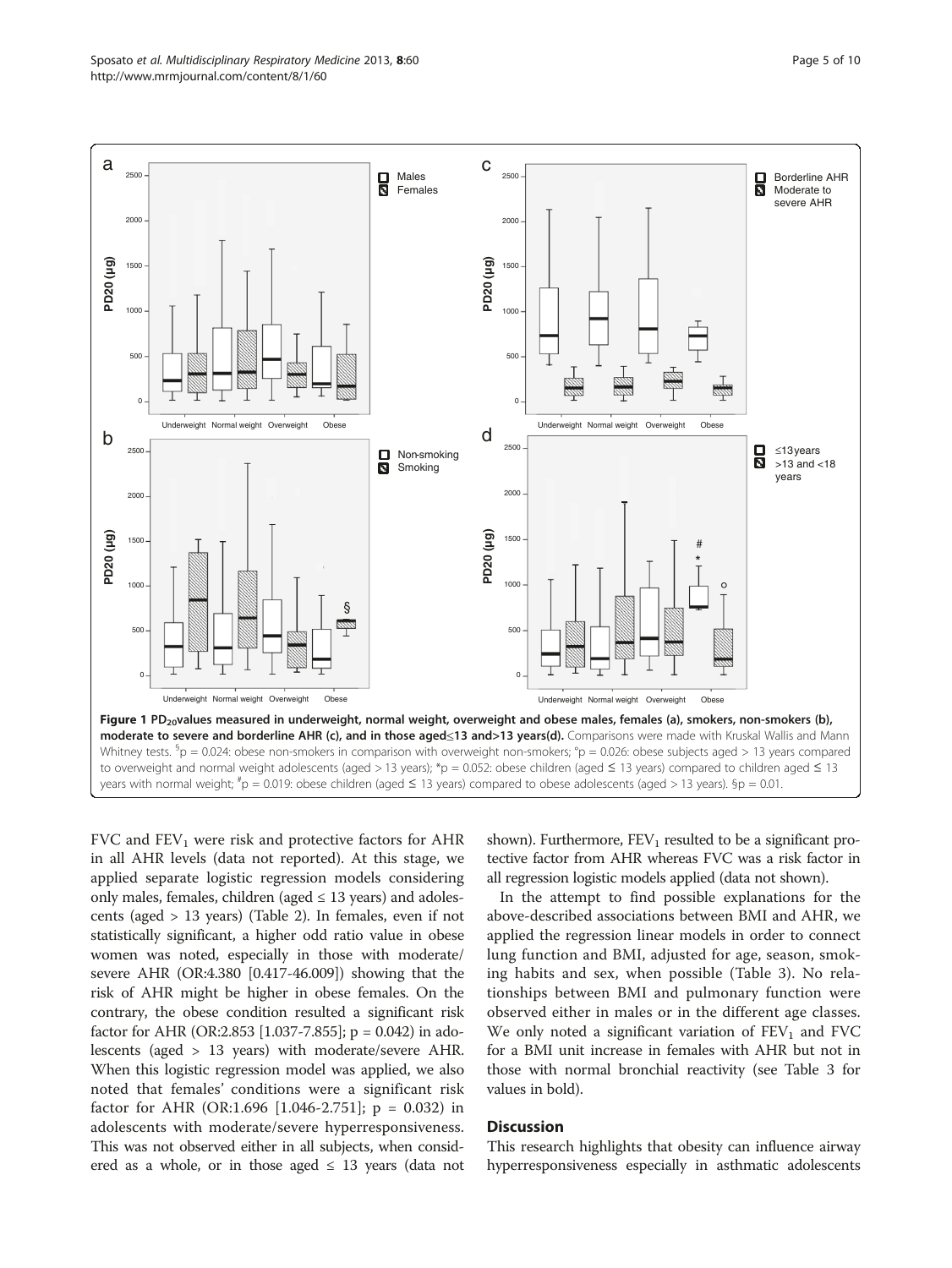<span id="page-5-0"></span>

that show a moderate/severe AHR to the methacholine challenge test but not in children whose weight increase, on the contrary, might have a positive effect on bronchial hyperresponsiveness. Furthermore, obesity is a significant risk factor for AHR in females rather than in male adolescents and children. Our data show that this effect may be mediated in females by an influence of BMI on pulmonary function.

As already said, an important and original finding of this study is the different influence of BMI in different age classes, especially in children and adolescents. In the first class, no significant negative effects of BMI were observed. On the contrary, weight increase seems to be related to a higher  $PD_{20}$  value. In fact, a higher  $PD_{20}$  was observed in obese children, in comparison to those with normal weight and even with obese adolescents. Some authors observed that a higher BMI was not a risk factor for airway hyperresponsiveness in either boys or girls aged  $\leq 12$  years [[7,8](#page-9-0)], whereas others, like us, found that BMI was even positively associated with  $PC_{20}$  in children aged 7–12 years and with increasing spirometric values [\[6](#page-9-0)]. This suggested a possible protective effect of weight in children. The discovery of

a positive association between  $PC_{20}$  and BMI was still somewhat puzzling. No explanation has been found in literature. This positive relationship between BMI and AHR may be simply due to the fact that several obese children, rather than those with normal weight, may be not asthmatics because in reality obesity-related chest symptoms may be mistaken for asthma [[5\]](#page-9-0). On the contrary, a lower  $PD_{20}$  value was measured in obese adolescents aged > 13 years when compared to overweight and normal weight individuals. Also other studies showed that BMI was a significant AHR predictor in adolescents [[10,16\]](#page-9-0). These results may be justified by the fact that the effects of obesity on AHR may occur only after a certain period of time from its onset. In fact, children who had a persistent high BMI during childhood, had a significantly increased risk of having AHR when they were 8 years old, whereas those that normalized their BMI from 6 to 7 years, did not have an increased AHR risk at the age of 8 [\[12](#page-9-0)]. Therefore, the possible negative effects induced by proinflammatory molecules (leptin, tumor necrosis factor α (TNF-α), interleukin 6 (IL-6), transforming growth factor  $β1$  (TGF- $β1$ ), C-reactive protein, adiponectin and resistin) on AHR and in general on asthma [\[23,24](#page-9-0)], may be delayed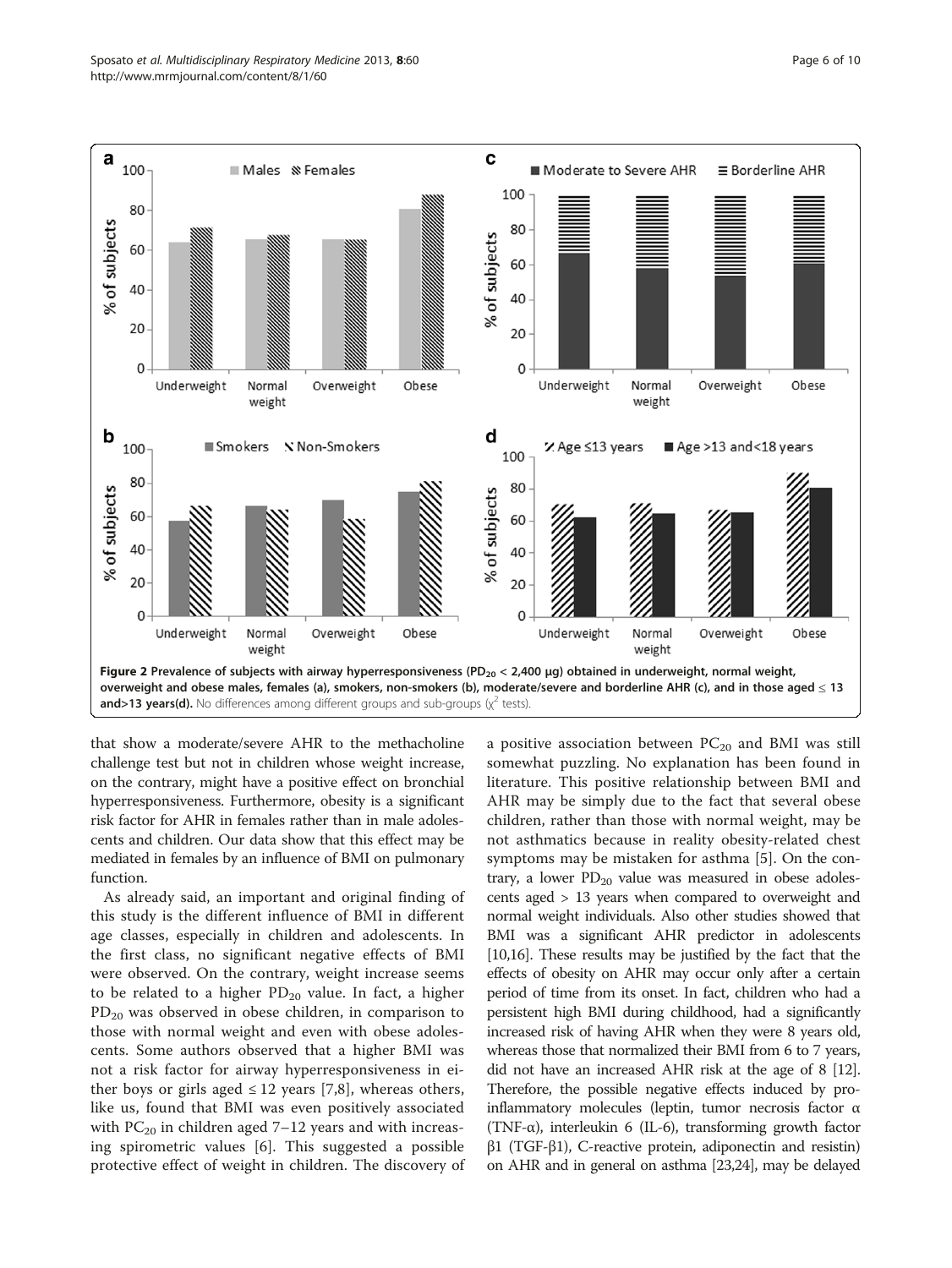|                                  | All AHR subjects (PD <sub>20</sub> < 2400 µg) |                 | Subjects with moderate/severe AHR (PD $_{20}$ < 400 µg) |           |                 | Subjects with borderline AHR ( $PD_{20}$ >400 µg) |           |                 |       |
|----------------------------------|-----------------------------------------------|-----------------|---------------------------------------------------------|-----------|-----------------|---------------------------------------------------|-----------|-----------------|-------|
|                                  | OR                                            | 95% CI          | p                                                       | <b>OR</b> | 95% CI          | p                                                 | <b>OR</b> | 95% CI          | p     |
| All underweight subjects         | 0.814                                         | 0.522-1.268     | 0.362                                                   | 0.800     | 0.478-1.338     | 0.396                                             | 0.815     | 0.463-1.434     | 0.478 |
| All overweight subjects          | 0.976                                         | 0.598-1.594     | 0.955                                                   | 0.876     | 0.490-1.566     | 0.654                                             | 0.958     | 0.534-1.721     | 0.887 |
| All obese subjects               | 2.653                                         | 1.055-6.673     | 0.038                                                   | 2.874     | 1.059-7.800     | 0.038                                             | 2.299     | 0.809-6.528     | 0.118 |
| Underweight males                | 0.609                                         | 0.336-1.104     | 0.102                                                   | 0.525     | $0.265 - 1.041$ | 0.065                                             | 0.559     | $0.261 - 1.199$ | 0.135 |
| Overweight males                 | 1.011                                         | $0.577 - 1.772$ | 0.969                                                   | 0.809     | 0.413-1.586     | 0.537                                             | 0.992     | 0.515-1.911     | 0.980 |
| Obese males                      | 2.404                                         | 0.864-6.691     | 0.093                                                   | 2.480     | 0.804-7.649     | 0.114                                             | 2.208     | 0.697-6.995     | 0.178 |
| Underweight females              | 1.221                                         | $0.607 - 2.456$ | 0.576                                                   | 1.487     | 0.645-3.429     | 0.352                                             | 1.399     | 0.573-3.417     | 0.461 |
| Overweight females               | 0.766                                         | $0.272 - 2.159$ | 0.614                                                   | 1.250     | 0.383-4.079     | 0.711                                             | 0.572     | 0.138-2.372     | 0.441 |
| <b>Obese females</b>             | 4.058                                         | 0.439-37.557    | 0.217                                                   | 4.380     | 0.417-46.009    | 0.118                                             | 2.863     | 0.210-39.048    | 0.430 |
| Underweight subjects (age≤13yrs) | 0.788                                         | 0.396-1.566     | 0.496                                                   | 0.616     | 0.276-1.374     | 0.236                                             | 1.078     | 0.442-2.629     | 0.869 |
| Overweight subjects(age≤13yrs)   | 1.244                                         | 0.326-4.749     | 0.749                                                   | 1.250     | 0.219-7.142     | 0.802                                             | 3.066     | 0.568-16.551    | 0.193 |
| Obese subjects (age≤13yrs)       | 1.952                                         | 0.177-21.516    | 0.585                                                   | 1.565     | 0.069-35.417    | 0.778                                             | 3.934     | 0.313-49.423    | 0.289 |
| Underweight subjects (age>13)    | 0.828                                         | 0.447-1.537     | 0.550                                                   | 0.986     | 0.474-2.052     | 0.970                                             | 0.744     | 0.335-1.652     | 0.468 |
| Overweight subjects(age>13)      | 0.935                                         | 0.547-1.597     | 0.805                                                   | 0.851     | 0.455-1.593     | 0.615                                             | 0.802     | 0.423-1.522     | 0.500 |
| Obese subjects (age>13)          | 2.390                                         | 0.933-6.125     | 0.070                                                   | 2.853     | 1.037-7.855     | 0.042                                             | 1.580     | 0.510-4.891     | 0.428 |

<span id="page-6-0"></span>Table 2 OR obtained in all subjects with AHR (PD<sub>20</sub> < 2400 µg) and in those with only moderate/severe (PD<sub>20</sub> ≤ 400 µg) or borderline AHR (PD<sub>20</sub> > 400 µg) in comparison to subjects with normal reactivity

Five different logistic regression models (respectively for overall, males, females, children and adolescents) were applied and corrected for sex (where appropriate), age, smoking habits, FEV<sub>1</sub>, FVC and seasons. Odd ratios were also calculated in subjects with moderate/severe and borderline AHR. Underweight, overweight and obese subjects were compared to those with normal weight. Statistically significant values are in bold.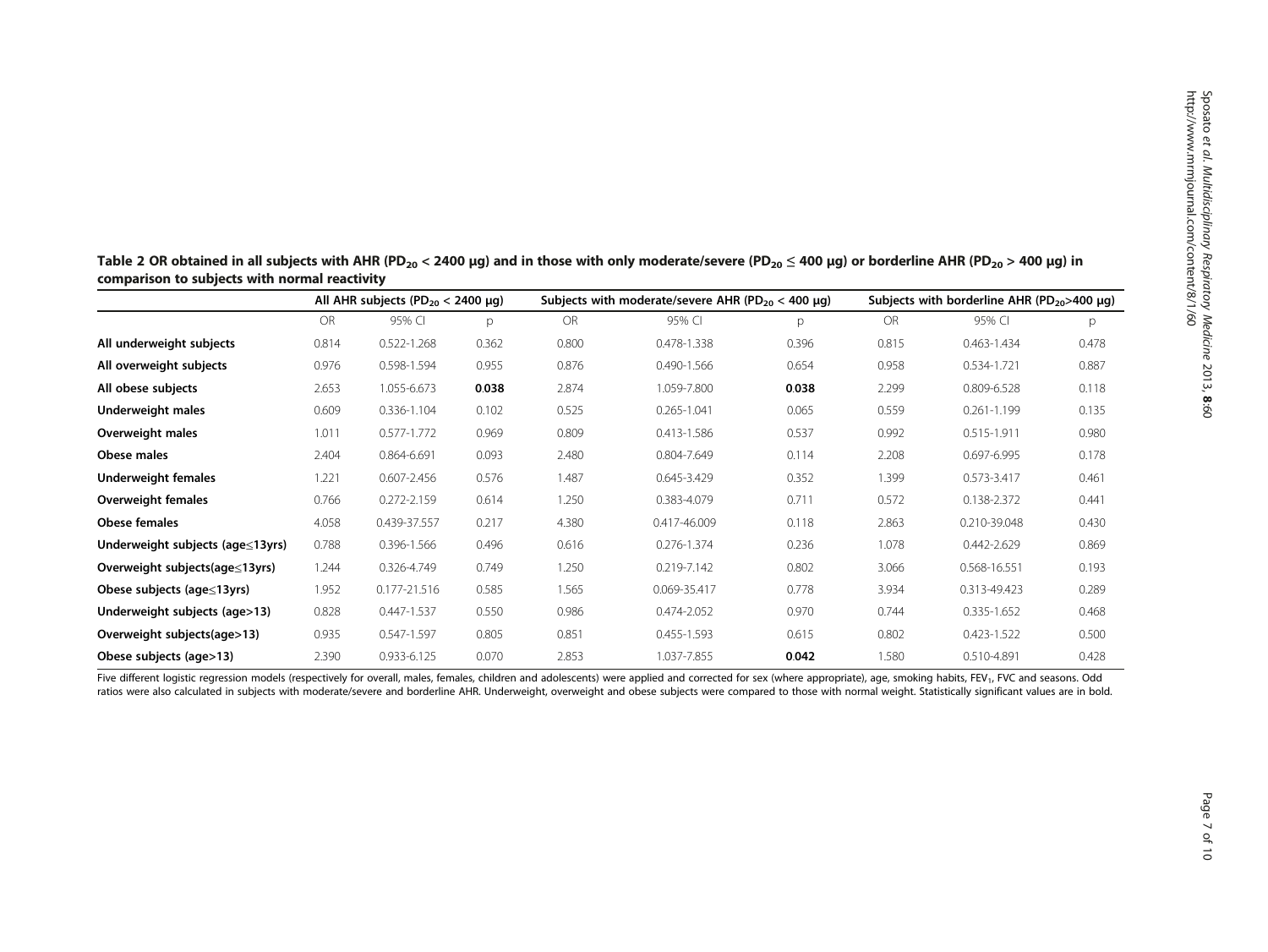|                                          | All AHR subjects<br>$(PD_{20} < 2400 \mu q)$ |       | Subjects with moderate/<br>severe $AHR(PD_{20} < 400 \mu q)$ |       | Subjects with borderline<br>AHR (PD <sub>20</sub> >400 µg) |       | Subjects with<br>normal reactivity |       |
|------------------------------------------|----------------------------------------------|-------|--------------------------------------------------------------|-------|------------------------------------------------------------|-------|------------------------------------|-------|
|                                          | β                                            | p     | β                                                            | p     | β                                                          | p     | β                                  | р     |
| $FVC%$ (All)                             | 0,161                                        | 0,123 | 0,167                                                        | 0,293 | 0,239                                                      | 0,217 | 0,227                              | 0,353 |
| $FEV1%$ (All)                            | $-0,077$                                     | 0,410 | $-0,105$                                                     | 0,473 | $-0,168$                                                   | 0,326 | $-0,087$                           | 0,690 |
| $FEV1/FVC$ (All)                         | 0,099                                        | 0,383 | 0,131                                                        | 0,463 | 0,132                                                      | 0,523 | 0,187                              | 0,469 |
| FVC% (Males)                             | 0.053                                        | 0.730 | 0.086                                                        | 0.611 | 0.107                                                      | 0.748 | 0.158                              | 0.615 |
| $FEV1%$ (Males)                          | 0.010                                        | 0.942 | $-0.007$                                                     | 0.962 | $-0.056$                                                   | 0.851 | $-0.033$                           | 0.905 |
| FEV <sub>1</sub> /FVC ( <b>Males</b> )   | 0.001                                        | 0.994 | 0.035                                                        | 0.855 | 0.046                                                      | 0.895 | 0.126                              | 0.707 |
| FVC% (Females)                           | 0.411                                        | 0.027 | 0.934                                                        | 0.035 | 0.390                                                      | 0.015 | 0.240                              | 0.471 |
| FEV <sub>1</sub> % ( <b>Females</b> )    | $-0.348$                                     | 0.036 | $-0.849$                                                     | 0.036 | $-0.315$                                                   | 0.024 | $-0.095$                           | 0.744 |
| FEV <sub>1</sub> /FVC ( <b>Females</b> ) | 0.290                                        | 0.147 | 0.882                                                        | 0.059 | 0.075                                                      | 0.665 | 0.195                              | 0.575 |
| $FVC\%$ (Age $\leq$ 13)                  | $-0,060$                                     | 0,725 | $-0.038$                                                     | 0,803 | 0,094                                                      | 0,927 | $-0,177$                           | 0,713 |
| $FEV_1\%$ (Age $\leq$ 13)                | 0,112                                        | 0,469 | 0,099                                                        | 0,485 | $-0,054$                                                   | 0,953 | 0,225                              | 0,611 |
| $FEV1/FVC$ (Age $\leq$ 13)               | $-0,189$                                     | 0,314 | $-0,127$                                                     | 0,470 | $-0,223$                                                   | 0,825 | $-0,173$                           | 0,720 |
| FVC% (Age>13)                            | 0,174                                        | 0,261 | 0,260                                                        | 0,327 | 0,124                                                      | 0,525 | 0,144                              | 0,561 |
| FEV <sub>1</sub> % (Age>13)              | $-0,119$                                     | 0,399 | $-0,193$                                                     | 0,438 | $-0,084$                                                   | 0,633 | $-0,023$                           | 0,916 |
| $FEV1/FVC$ (Age>13)                      | 0,108                                        | 0,523 | 0,228                                                        | 0,444 | 0,015                                                      | 0,944 | 0,070                              | 0,790 |

<span id="page-7-0"></span>Table 3 Relationship between lung function (measured at baseline, before the Mch test) and BMI (linear regression models) corrected for age, seasons, smoking habits and sex when appropriate

in time, as they need a latency period before showing their effects.

Another reason for this difference between children and adolescents may be due to pubertal sex hormone differences. In particular, this difference should regard females because they have a precocious puberty in comparison with males. In fact, as already said, we found a lower  $PD_{20}$  in obese adolescents if compared to obese children. Furthermore, an enhanced AHR risk was found in adolescents with moderate/severe AHR. The risk evaluation in the two sexes showed that it was 38% greater in females when compared to males. This means that obesity influences only female adolescents and not male adolescents or children, which is perfectly in line with what was assessed in another study of ours [\[20](#page-9-0)] and in previous researches [[23,25,26\]](#page-9-0) where a higher AHR risk was observed only in adult females. Female adolescents become adults more precociously than males. Therefore, BMI influences AHR only when it interacts with some features that are acquired during adulthood. Sex hormone differences may play an important role in this dissimilar behaviour. In particular estrogens may play a role in modulating the relationship between BMI and asthma. In fact, the estrogens level increases with obesity favouring an early menarche in women and a delay in the onset of puberty in men [\[23\]](#page-9-0). It was found that the prevalence of asthma and the association between BMI with the severity of the disease were greater in women with an early menarche [\[27,28](#page-9-0)]. Furthermore, it seems that estrogens and progesterone may modify the inflammatory response to favour a Th2 response [[23](#page-9-0)]. β-estradiol enhances eosinophil adhesion to human mucosal micro-vascular endothelial cells and may induce degranulation (unlike the testosterone effect), whereas progesterone increases bronchial eosinophilia and enhances bronchial responsiveness [\[29,30\]](#page-9-0). In addition, this different hormonal pattern determines a greater subcutaneous fat distribution, while in males it causes a higher visceral adipose tissue localization. Subcutaneous abdominal fat appears to increase the risk of airway hyperreactivity, while visceral abdominal fat seems not to be associated with AHR [[31](#page-9-0)]. In particular, a higher level of bronchial hyperresponsiveness (after a hypertonic saline challenge test) was associated with a gynoid fat mass in females [\[32](#page-9-0)]. Subcutaneous fat, rather than visceral fat, produces a higher amount of leptin (with greater values in females compared to males) which may be responsible for asthma worsening in obese women [[23,33,34\]](#page-9-0). In fact, leptin may induce airway inflammation in asthmatics. A relationship between circulating leptin levels and risk of asthma development was observed in females [\[34\]](#page-9-0). Recently, an increased neutrophilic inflammation was found only in asthmatic obese females [\[25\]](#page-9-0). Another research observed that a gynoid fat mass is associated with a lower concentration of airway eosinophils in females [\[25\]](#page-9-0). Therefore, BMI may influence AHR differently in males and females with a dissimilar inflammatory pattern induced by obesity. Likely, a higher production of leptin from subcutaneous adipose tissue, which is typical of females, promotes T-helper type 1 cell differentiation and increases activation of neutrophils via tumour necrosis factor  $\alpha$  [[35](#page-9-0)].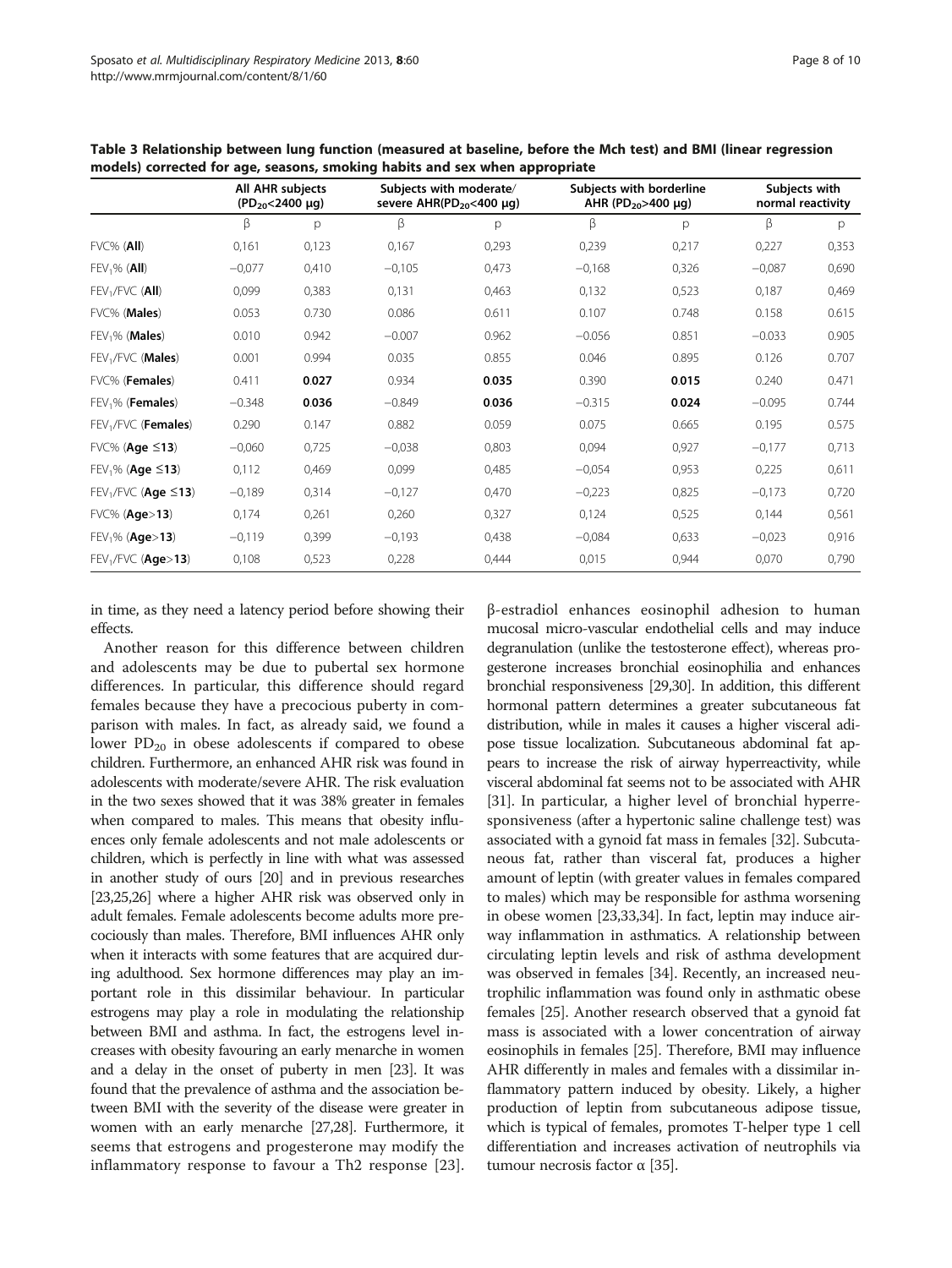<span id="page-8-0"></span>An alternative explanation for our findings could be either the purely mechanical effect of weight on pulmonary function, and consequently on AHR, or an indirect effect of systemic inflammation (as already pointed out) on bronchial reactivity via a lung function impairment. In fact, we observed a  $FEV<sub>1</sub>$  reduction and an increase in FVC for unit of increase in BMI in female adolescents who already showed an association between BMI and AHR. Furthermore, we also found that an increase in  $FEV<sub>1</sub>$  and  $FVC$ resulted to be significantly protective and risk factors for AHR respectively in all classes of subjects considered. This means that a BMI increase determines functional alterations consistent with an obstructive pattern in female adolescents. This is in accordance with a previous study of ours, carried out on adults, where we found a significant reduction of  $FEV<sub>1</sub>/FVC$  ratio only in females with moderate AHR [\[20](#page-9-0)]. Also other researchers found a  $FEV<sub>1</sub>/FVC$  reduction both in obese children [\[6\]](#page-9-0) and adults [[36](#page-9-0)], though this was not confirmed by other authors [\[32,37\]](#page-9-0). This more significant BMI-induced obstruction could consequently influence AHR. In our study,  $FEV<sub>1</sub>$  increase was an AHR protective factor, thus suggesting that a reduction of lung function may lead to AHR. An excess soft tissue weight compressing the thoracic cage, a fatty infiltration of chest wall and an increase in pulmonary blood volume, could contribute to determine a reduction in lung volumes for a mechanical effect especially in females [\[26,36,38](#page-9-0)]. This is associated with an impairment in the lung inflationinduced airway distensibility and a reduction in peripheral airway diameter, which, over time, may perturb smooth muscle function thus increasing both airway obstruction and AHR [[23](#page-9-0)]. BMI seems not to influence lung function in males while it appears to have a significant impact in females. It is likely that the smaller airway calibre in females may be influenced by BMI-induced obstruction in a more pronounced way than in males. This is supported by other studies which also observed a greater effect of adipose tissue on females' lung function compared to males [\[25,39](#page-9-0)].

In children, as already said, no relationships between BMI and lung function was found. However, other researchers reported contradictory results. Some authors found reduced values of  $FEV_1$ , FVC and  $FEV_1/FVC$  in healthy [\[17](#page-9-0)] and asthmatics overweight and obese children [\[6,16](#page-9-0)] while others reported spirometric measurement increases in parallel with body weight and BMI [[6,18\]](#page-9-0). These conflicting results may be due to an influence of growth variability in children. A possible negative effect of obesity on lung function may be hidden by a positive effect due to growth.

Another interesting result was the dissimilar influence of BMI on the two AHR different levels considered. The logistic regression models showed a diverse relationship between BMI and the different levels of AHR (moderate/severe and borderline). A significant risk for AHR was only found in subjects with moderate/severe hyperresponsiveness and not in those with borderline reactivity. The absence of any association between BMI and AHR in borderline hyperresponsiveness is certainly due to the fact that a great proportion of subjects belonging to this group ended up by not being asthmatics. In fact, high values of  $PD_{20}$  or  $PC_{20}$ , in case of suspected asthma (like in our patients), make an asthma diagnosis less probable [\[13\]](#page-9-0). Bronchial hyperresponsiveness is a characteristic of asthma and inflammation is related to AHR. In fact, some researchers found that nitric oxide levels significantly increase with the increasing ofbronchial hyperresponsiveness in asthmatics [[40,41\]](#page-9-0). Therefore, it seems that obesity interacts only with subjects affected by asthma and especially with those suffering from a more severe form. Obesity is considered as an inflammatory status, because proinflammatory molecules, expressed by adipose tissue such as leptin, TNF-α, IL-6, TGF- β1, adiponectin and C-reactive protein, are increased in obese subjects [[23,25\]](#page-9-0), especially in females (mainly C-reactive protein and leptin) [\[20\]](#page-9-0). Thus, obesity, with additional inflammation, may have a variable role, like several other environmental events (i.e. allergens, respiratory infections, and treatment), in increasing the pre-existing bronchial hyperreactivity [\[13](#page-9-0)]. In confirmation of this, weight loss, through bariatric surgery, produces significant improvements in exhaled nitric oxide in obese asthmatic patients and in AHR, especially in those with normal serum IgE levels [\[42,43](#page-9-0)].

#### Conclusions

Obesity seems to be a risk factor for a greater airway hyperresponsiveness in female adolescents rather than in males and above all in children. Furthermore, this risk appears to involve only subjects with moderate/severe hyperresponsiveness and not those with borderline AHR. The relationship between BMI and AHR may be mediated by obesity-associated changes in baseline lung function.

#### Competing interests

The authors declare that they have no competing interests.

#### Acknowledgment

We acknowledge Prof. Piero Angelo Lenzi for his professional and linguistic editing.

#### Author details

<sup>1</sup>Unit of Pneumology, Azienda Ospedaliera, "Misericordia" Hospital, Via Senese 161, 58100, Grosseto, Italy. <sup>2</sup>Institute of Clinical Physiology, National Research Council (CNR), Pisa, Italy. <sup>3</sup>Unit of Infectivology "Misericordia" Hospital, Grosseto, Italy. <sup>4</sup>Unit of Nuclear Medicine "Misericordia" Hospital, Grosseto, Italy. <sup>5</sup>Unit of Pneumology and UTIP, "S.Donato" Hospital, Arezzo, Italy

#### Received: 2 June 2013 Accepted: 23 July 2013 Published: 12 September 2013

#### References

1. Figueroa-Munoz Jl, Chinn S, Rona RJ: Association between obesity and asthma in 4–11 year old children in the UK. Thorax 2001, 56:133–137.